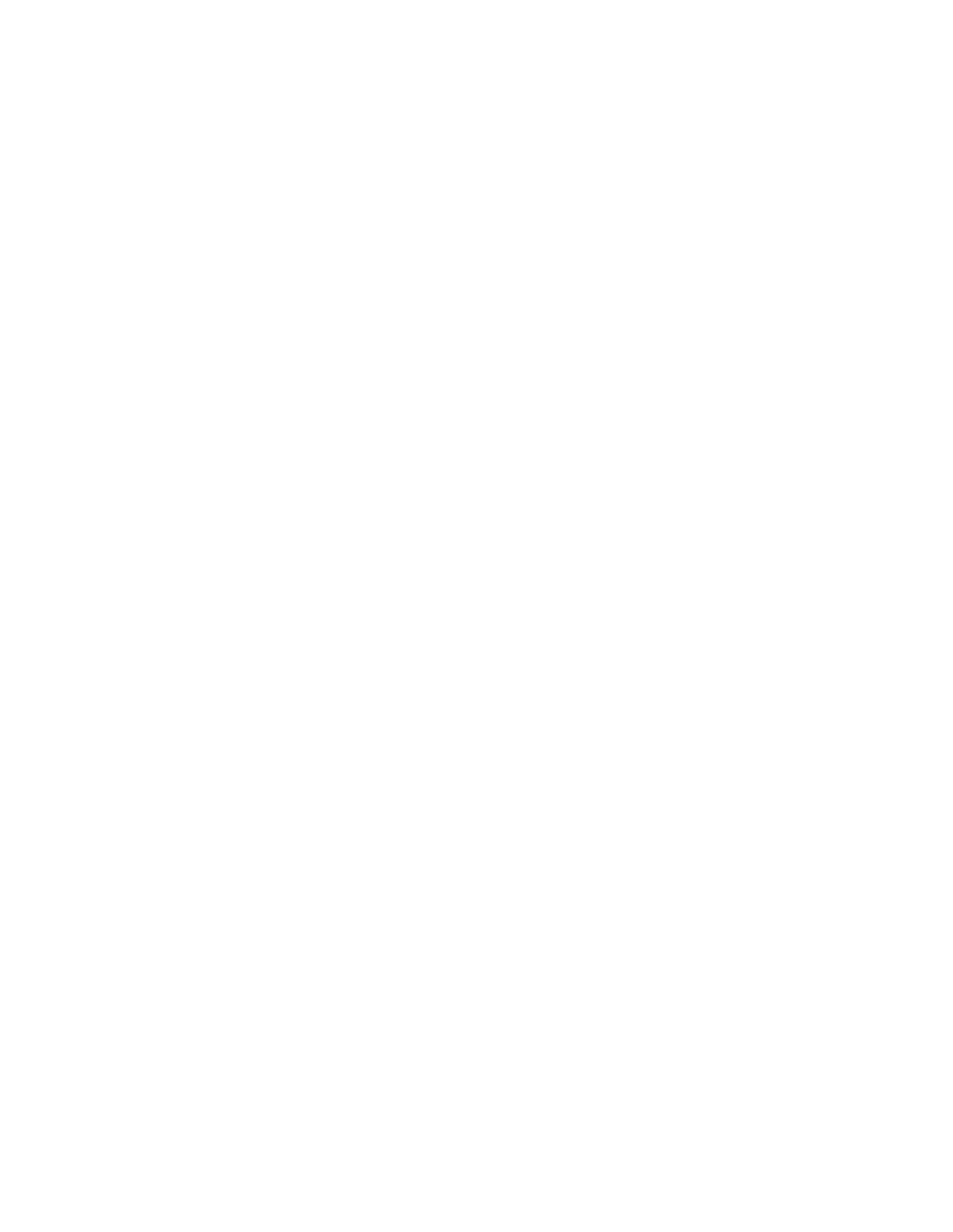## **IMF Working Paper**

## Western Hemisphere Department

## **Optimal Reserves in the Eastern Caribbean Currency Union**<sup>1</sup>

## **Prepared by Mario Dehesa, Emilio Pineda, and Wendell Samuel**

Authorized for distribution by Paul Cashin

April 2009

## **Abstract**

**This Working Paper should not be reported as representing the views of the IMF.** The views expressed in this Working Paper are those of the author(s) and do not necessarily represent those of the IMF or IMF policy. Working Papers describe research in progress by the author(s) and are published to elicit comments and to further debate.

Recent turbulence in global and Caribbean regional financial markets underscore the importance of reassessing the adequacy of international reserves held by the Eastern Caribbean Central Bank (ECCB). Using the Jeanne (2007) optimization framework, this paper finds that international reserves held by the ECCB are generally adequate for a variety of external current account and capital account shocks. However, the ECCB would be challenged in the event of moderate to severe deposit outflows.

JEL Classification Numbers: F31, F32, F41

<u>.</u>

Keywords: Optimal Reserves, ECCU, Reserve Adequacy

Authors' E-Mail Addresses: mdehesa@imf.org; wsamuel@imf.org

<sup>&</sup>lt;sup>1</sup> We are grateful to Paul Cashin, and seminar participants in the September 2008 and April 2009 ECCB-IMF Research Workshops for helpful comments and suggestions. All errors are authors' responsibilities.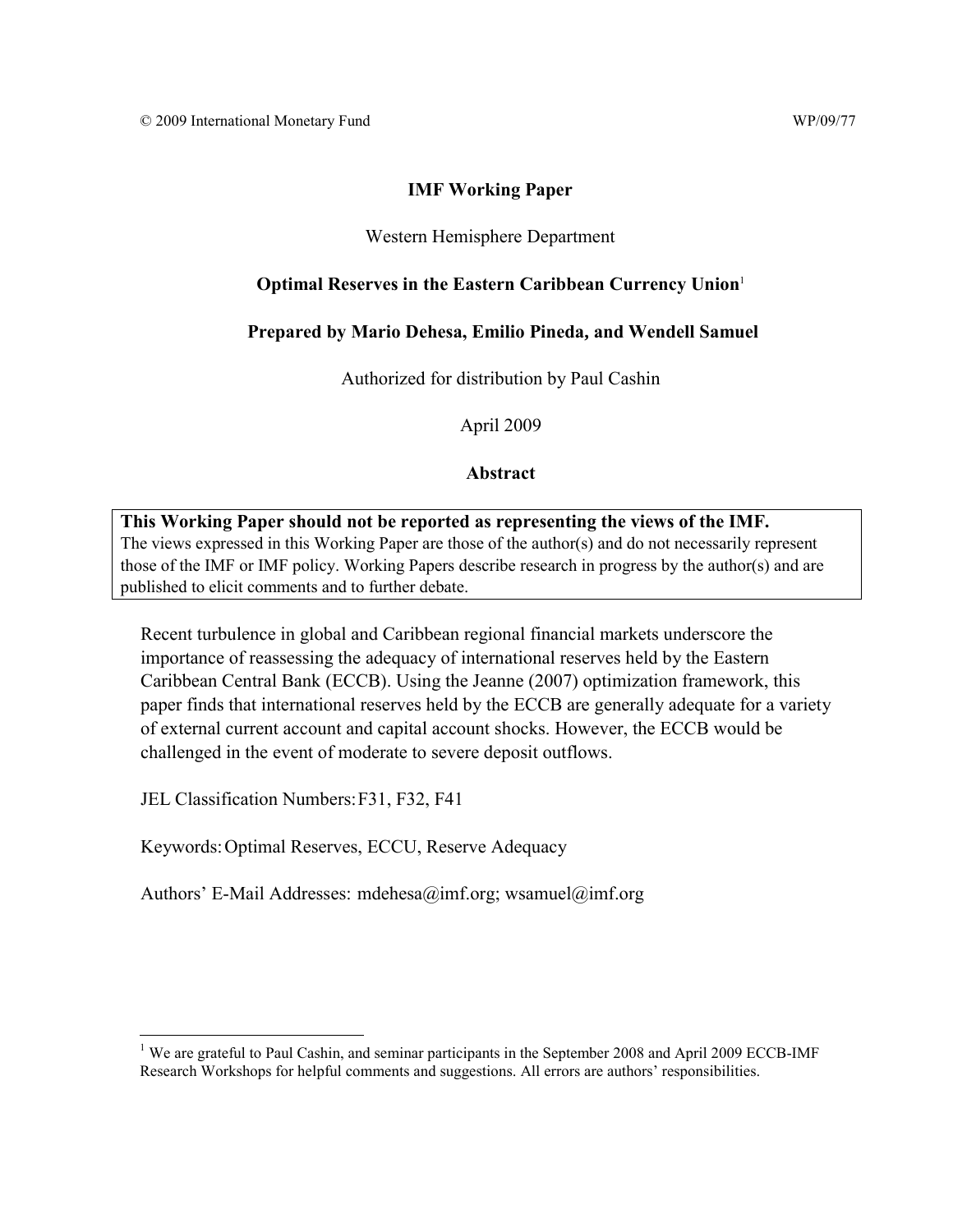## **Contents Page**

| I.      |  |
|---------|--|
| П.      |  |
| Ш.      |  |
| IV.     |  |
| V.      |  |
| VI.     |  |
| Tables  |  |
| 1.      |  |
| 2.      |  |
| Figures |  |
| 1.      |  |
| 2.      |  |
| 3.      |  |
| 4.      |  |
| 5.      |  |
| 6.      |  |
| 7.      |  |
|         |  |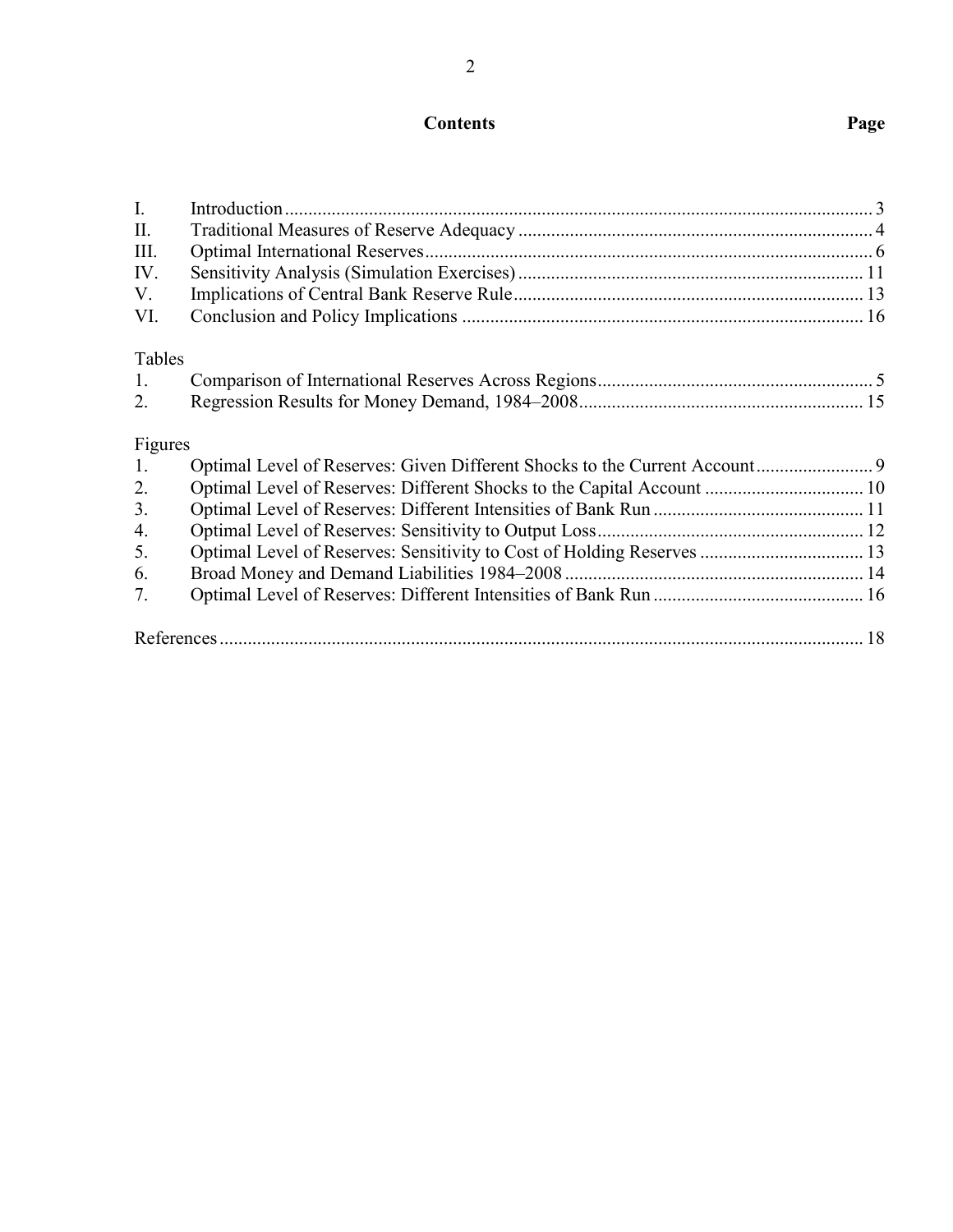#### **I. INTRODUCTION**

In recent years many emerging market countries have increased their holdings of international reserves. These increases in international reserves appear to be extremely high by traditional standards of reserve adequacy. However, when insurance against the effects of sudden stops in external capital flows is introduced as a motive for holding reserves, they do not appear to be inordinately high (Jeanne, 2007). Moreover, the current state of the global economy is testing the adequacy of reserve levels in many countries, and what appeared to be excessively large reserves in the benign international environment that existed before the onset of financial sector turbulence two years ago, now do not appear to be so extravagant.

International reserves of the Eastern Caribbean Currency Union (ECCU) have also increased in recent years, and questions have been raised whether such levels of reserves are excessive in view of the opportunity cost of holding them.<sup>2</sup> A comparison of reserve levels in similar economies, i.e. currency unions among developing countries, and tourism dependent economies, reveals that reserves in the ECCU are not out of line with these economies. In fact, international reserves in the ECCU appear to be lower than in comparator countries. However for the ECCU the opportunity cost of holding increased reserves is not the only consideration. The ECCU has fully liberalized its capital account since 2005, hence insurance against adverse capital movements would be an additional motive for holding reserves.

In the context of a significantly weaker global environment, this paper discusses the level and adequacy of international reserves in the ECCU using a variant of the Jeanne (2007) model. It shows that current reserve levels in the ECCU are adequate to cover a variety of external sector shocks, including shocks to the current account, and small to moderate capital outflows. However, the potential onset of moderate to severe capital outflows could prove to be a challenge for the ECCU. Severe capital outflows are probably once-in-a-century events against which it could prove too costly to self-insure with greatly increased reserves. Historically, reserve levels in the ECCU have been comfortably above the calculated optimal level, but over time actual reserves have converged on the optimal, because the reserve cover rule used by the Eastern Caribbean Central Bank (ECCB) for reserve holding has focused on demand liabilities of the bank (which is a narrower operational concept than one which is required for reserve holding as insurance against capital flows). The paper shows that over time the gap between actual and optimal reserves has declined, and projects that if the same reserve cover rule is used in the future actual reserves could become inadequate (less than optimal).

This paper contributes to the literature by applying the optimal reserve model in the context of a reserve pooling arrangement, a unique feature of the ECCU. It also explores the implications of maintaining a specific reserve management rule under a quasi-currency board

 $\overline{a}$ 

<sup>&</sup>lt;sup>2</sup> The ECCU comprises Anguilla, Antigua and Barbuda, Dominica, Grenada, Montserrat, St. Kitts and Nevis, St. Lucia and St. Vincent and the Grenadines. The countries use a common currency, the Eastern Caribbean dollar, issued by the Eastern Caribbean Central Bank, which has been pegged to the U.S. dollar since 1976. The ECCB is required to maintain international reserves to cover 60 percent of its demand liabilities, and is often regarded as a quasi-currency board.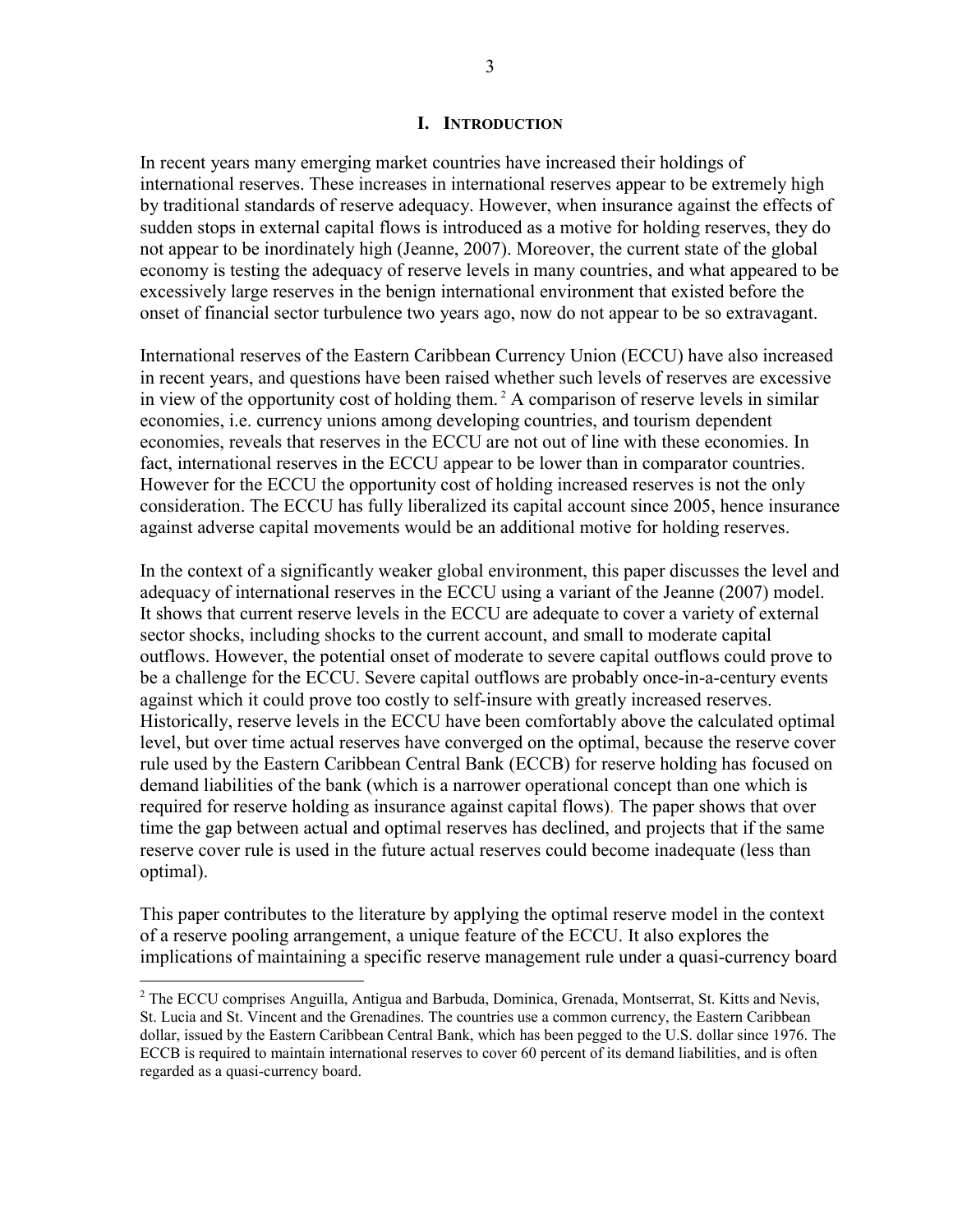with a fully liberalized capital account. Following the introduction, the paper is organized as follows. Section II discusses traditional measures of reserve adequacy. Section III applies the Jeanne (2007) model of optimal reserves to the ECCU, in the presence of a variety of external sector shocks. Section IV discusses the sensitivity of the model to the estimate of output loss and the cost of holding reserves, while Section V discusses the implications of maintaining the existing reserve cover rule. The final section contains some policy implications and concluding remarks.

## **II. TRADITIONAL MEASURES OF RESERVE ADEQUACY**

There are several motives for holding international reserves in the ECCU. Although reserves are used for several reasons, a key function is to act as a buffer absorbing balance of payments shocks where access to borrowing is limited or costly, and the exchange rate is not used to ensure adjustment. Accordingly, reserve adequacy is of particular importance in the case of fixed exchange rates in general, and in currency board arrangements in particular. Reserves also help provide confidence in the commitment by the monetary authorities to support the value of the currency. This paper assesses whether international reserves in the ECCU are optimal from the point of view of self-insurance against current account and financial account shocks.

## **Assessing Reserve Adequacy**

1

Reserve adequacy issues have been investigated using methodologies ranging from heuristic and regression analyses to optimization models. Traditional or heuristic reserve adequacy measures relate the level of reserves to the potential for balance of payments imbalances.<sup>3</sup> The standard benchmark levels of reserve adequacy have been developed for countries with managed or fixed exchange rates (Winjnholds and Kapteyn, 2001).

The most common measure relates the level of imports of goods and services to a simple rule of thumb requiring foreign reserves to be equivalent to at least three months of imports. This measure scales international reserves by the size and openness of the economy. Related measures compare foreign reserves with the external current account balance or the variability in foreign exchange revenues (Delechát and Martijn, 2007).

Alternative traditional reserve adequacy measures focus on the link between foreign reserves and the financial sector. Common benchmarks include the ratio of reserves to monetary aggregates (such as reserve money or broad money). The coverage of foreign reserves in terms of reserve money (or the monetary base) indicates the extent to which the central bank can back its liabilities and credibly support the maintenance of the fixed exchange rate arrangement.

 $3$  The rationale for the reserve-to-imports indicator has no clear theoretical underpinning, but seems to have been derived under the influence of the quantitative theory of money, as an analogy to the role of cash to even out discrepancies between receipts and payments (see Flood and Marion, 2002).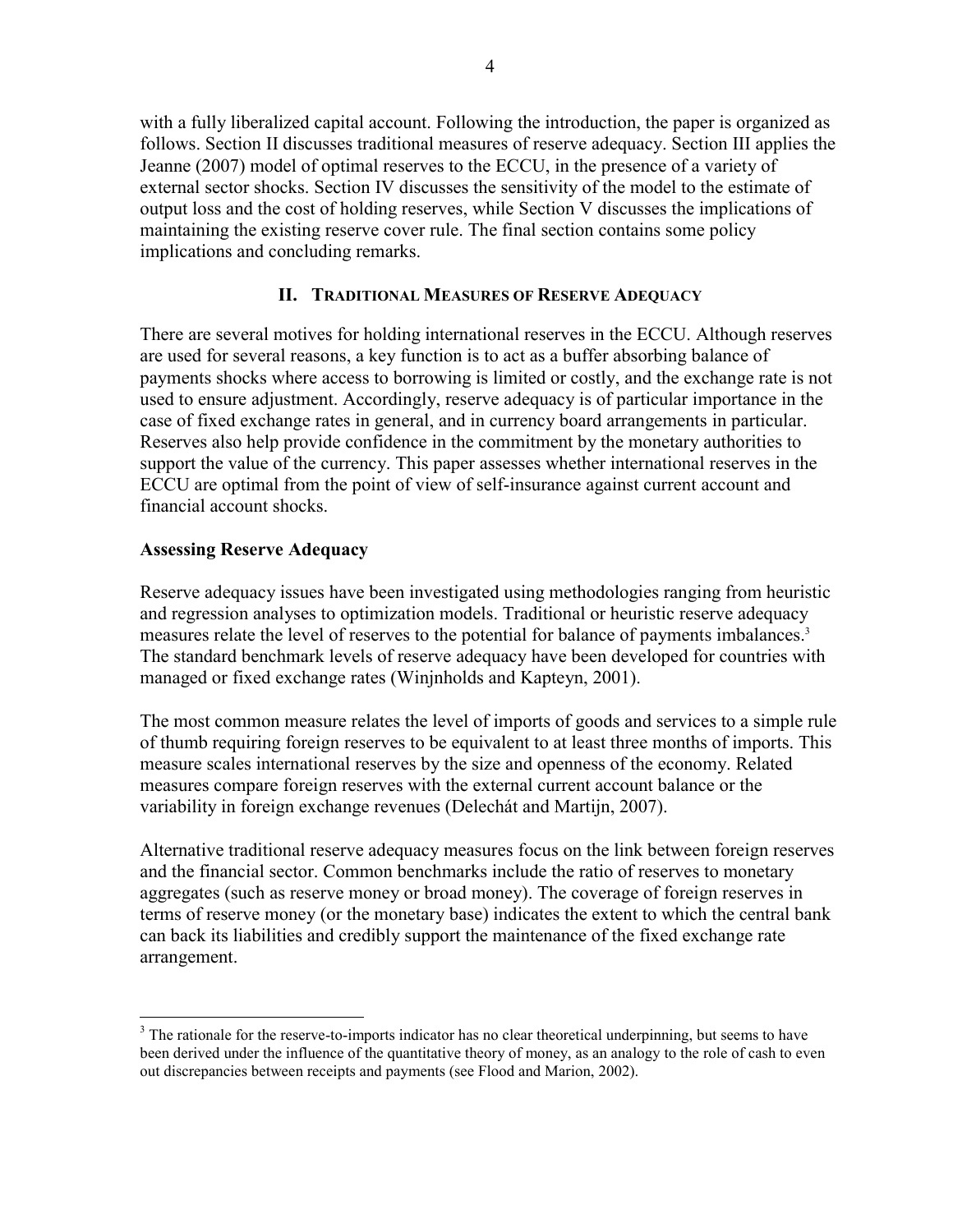For countries with an open capital account, heuristic measures relate foreign reserves to financial flows. The ratio of short-term external debt to reserves is seen as a particularly useful indicator, especially for countries with significant access to international capital markets; and a benchmark value of one for this ratio can serve as a key vulnerability indicator.4 The benchmark value of one signals that if reserves equal or exceed short-term debt by remaining maturity, a country can be expected to meet its external debt servicing needs for the forthcoming year, even if market access is curtailed. Furthermore, countries with a high ratio of short-term debt to reserves tend to suffer deeper economic crises following any given shock (Sachs and others, 1996).

Traditional reserve adequacy measures suggest that at end-2007 the ECCU foreign reserves were not markedly high relative to a peer group of countries. Foreign reserves in terms of months of imports of goods and services were lower in the ECCU when compared with other small tourism dependent economies, to Caribbean neighbors, or to monetary unions in Africa. The ECCU clearly has the lowest level of reserves in months of imports and relative to both broad money and reserve money.

| <u>, abio T. Obttipanoon of international recorrect reflection requeste</u> |                    |      |      |      |                     |                           |  |  |  |
|-----------------------------------------------------------------------------|--------------------|------|------|------|---------------------|---------------------------|--|--|--|
| In Months of Imports of                                                     |                    |      |      |      |                     |                           |  |  |  |
|                                                                             | Goods and Services |      |      |      | 2008 In percent of: |                           |  |  |  |
|                                                                             | 2000-05            | 2006 | 2007 | 2008 |                     | Broad money Reserve Money |  |  |  |
| <b>ECCU</b>                                                                 | 2.8                | 3.0  | 2.9  | 2.6  | 17.0                | 101.9                     |  |  |  |
| Small tourism dependent economies 1/                                        | 4.7                | 4.7  | 4.7  | 3.7  | 33.9                | 112.8                     |  |  |  |
| Caribbean excluding ECCU 2/                                                 | 3.2                | 3.5  | 3.4  | 3.2  | 39.7                | 135.7                     |  |  |  |
| WAEMU 3/                                                                    | 5.1                | 5.0  | 5.5  | 4.4  | 50.9                | 110.4                     |  |  |  |
| CEMAC 4/                                                                    | 2.6                | 5.3  | 4.9  | 5.5  | 54.6                | 156.9                     |  |  |  |

#### Table 1. Comparison of International Reserves Across Regions

Source: IMF, World Economic Outlook; and IMF, International Financial Statistics.

 1/ Includes Croatia, Cyprus, Fiji, The Gambia, Jordan, Lebanon, Maldives, Malta, Netherland Antilles, Samoa, São Tomé & Príncipe, Seychelles, and Vanuatu and Togo.

2/ Includes Bahamas, Barbados, Belize, Guyana, Haiti and Jamaica.

<u>.</u>

 3/ The West African Economic and Monetary Union (WAEMU) includes Benin, Burkina Faso, Cote D'Ivoire, Guinea-Bissau, Mali,Niger,Senegal and Togo.

 4/ Economic and Monetary Community of Central Africa (CEMAC) includes Cameroon, Central African Republic, Chad, Congo, Equatorial Guinea, and Gabon.

Reserve adequacy has also been assessed through buffer stock models. These models focus on the contribution of international reserves to cushioning output volatility in order to smooth consumption over time (Frankel and Jovanovic, 1981). Reserve holdings are determined by the volatility of international transactions—usually export volatility—and adjustments costs, including the dependence on imports and the financial cost of accumulating reserves. Econometric evidence for the ECCU suggests that the evolution of ECCB foreign reserve holdings could be explained by a buffer stock model (Grenade, 2008). However, in this class

 $4$  The ratio of reserves-to-external debt is among the better warning indicators of reserve adequacy, by alerting for potential currency crises.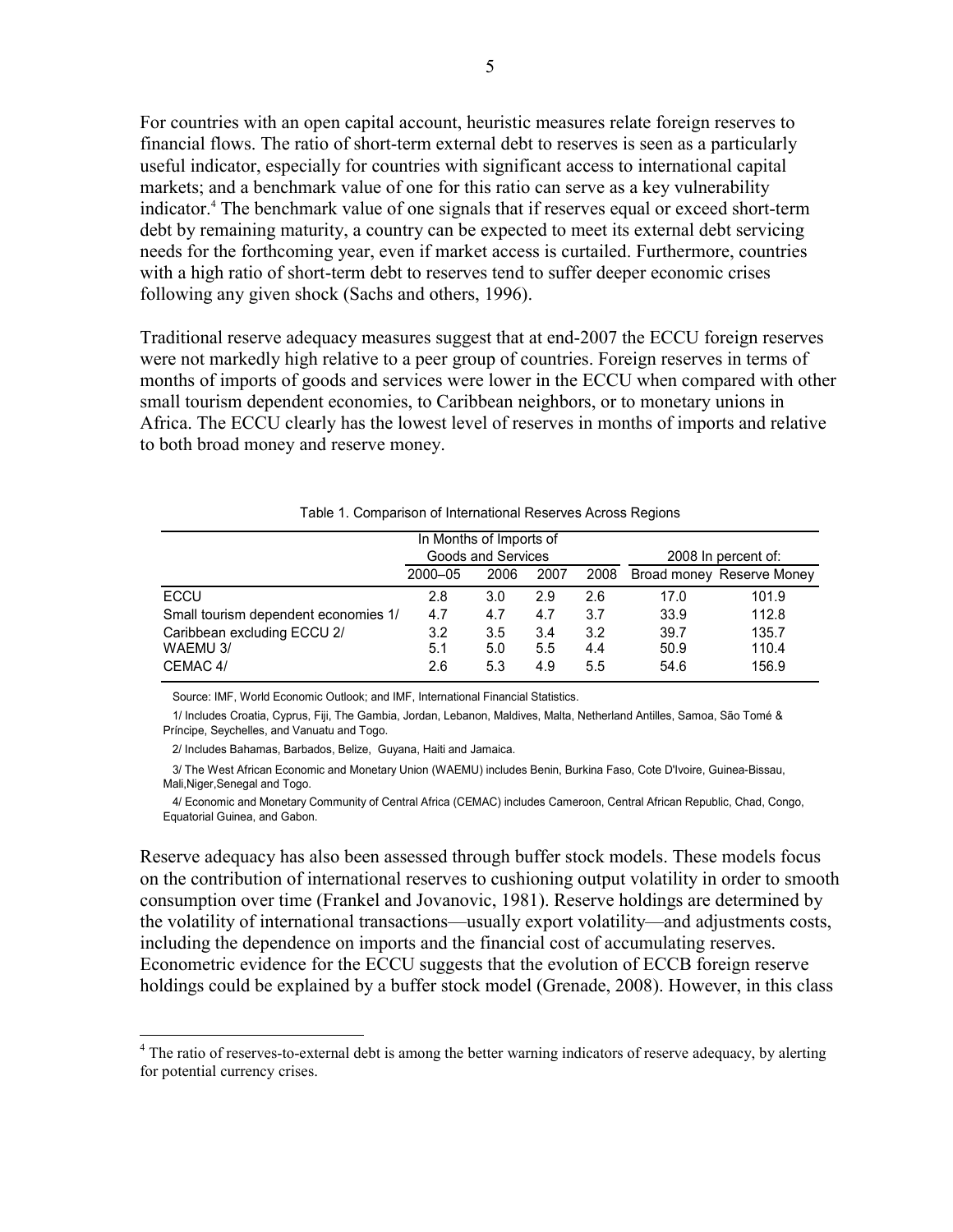of models the cost of external disequilibria is not explicitly included and the opportunity cost of holding reserves is not clearly defined.

#### **III. OPTIMAL INTERNATIONAL RESERVES**

The insurance model based on Jeanne (2007) provides an optimization framework for a costbenefit analysis of the optimal level of reserves required to deal with an external shock.<sup>5</sup> The model derives optimal international reserve holdings in the context of a small open economy, with a representative consumer, where wealth can be held either in the form of liquid international reserves (*R*) or a higher yielding, but illiquid asset (*I*). The economy is assumed to be vulnerable to a currency crisis, where a crisis is defined as a loss of access to external credit that results in a fall in output. International reserves can be used to smooth consumption during a currency crisis (crisis mitigation), and possibly reduce the probability of a currency crisis (crisis prevention) by providing a buffer against potential external shocks. At the same time, holding reserves entails a cost  $(\partial)$  in the form an opportunity cost of holding liquid assets rather than illiquid assets with higher returns. The optimal reserves minimizes the consumer's welfare loss function, which depends on the sum of the expected welfare cost of a crisis  $f(R)$  that occurs with a probability  $\pi(R)$  and the opportunity cost of holding reserves ∂*R* :

(1)  $\text{Loss} = \partial R + \pi(R) f(R)$ 

The model assumes a risk averse consumer that lives for three periods. In period 0, the consumer decides what level of reserves to hold. This decision depends on the perceived risk and costs of a future crisis, which could occur in period 1, when an external liability falls due. The country repays its debt *L*, issues new debt *L*', and consumes *C*1, facing the budget constraint:

$$
(2) \qquad Y_I + L' + R = C_I + L + R'
$$

Period 2 represents the long term, where the country's net foreign wealth is equal to the sum of output  $Y_2$  and the net return on foreign assets:

(3) 
$$
W_2 = Y_2 + (1+r)^2 (1+\partial)I + (1+r)(R'-L')
$$

The consumer maximizes the expected utility of consumption  $u(C_1)$  in period 1 plus the expected wealth  $W_2$  discounted by the interest rate  $r$ :

$$
(4) \qquad Ui = Ei\left[u(Ci) + \frac{W_2}{1+r}\right]
$$

 $\overline{a}$ 

 $5$  The Jeanne (2007) model has been widely applied in country analysis, see Gonçalves (2007), Goyal and Liu (2006), Drummond and Dashmana (2008), and Floerkemeir and Sumlinski (2008). This paper follows the Floerkemeir and Sumlinki (2008) exposition of the model.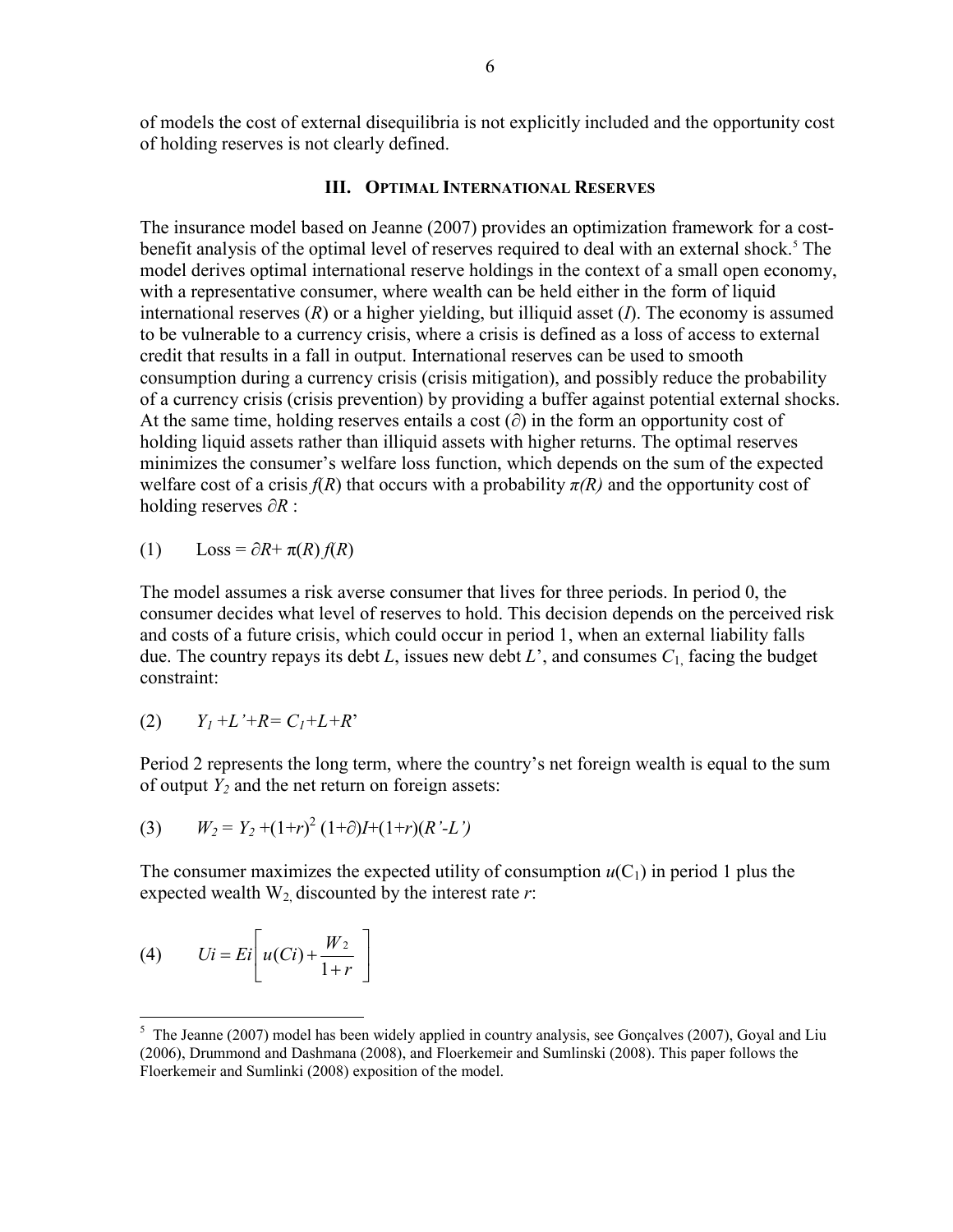An external crisis can occur in period 1 with probability  $\pi$ . Its welfare cost  $f(R)$  is increasing in the level of debt *L* coming due and the cost of the crisis in terms of lost output  $(\Delta Y)$ , and decreasing in the level of reserves *R*. A closed-form solution for the optimal reserves exists under the assumption that  $\pi$  is independent of the level of reserves and is given by the expression :

(5) 
$$
R = L + \Delta Y - \left[1 - \left(1 + \frac{\partial}{\pi}\right)^{-\frac{1}{\sigma}}\right]
$$

1

where  $\sigma$  represents a relative consumer's risk aversion parameter. The optimal level of reserves is equal to the "full insurance" level  $R = L + \Delta Y$  (the minimum level sufficient to maintain consumption at the desired level in a crisis), minus a term reflecting the opportunity cost of holding reserves.

The optimal level of reserves could be higher or lower than the policy rule of full coverage of short-term external debt  $(R = L)$ , the so called Greenspan-Guidotti rule (Greenspan, 1999; Winjnholds and Kapteyn, 2001). This result arises because reserves not only lower the probability of debt rollover crisis, but also because they smooth the impact on consumption of the fall in output. Alternatively, the optimal level of reserves could also be lower than the stock of short-term external debt, because the opportunity cost of holding reserves reduces the incentive to maintain them.

The application of the Jeanne (2007) insurance model to the ECCU is based on parameters reported in the literature on currency and banking crises. The size of the output loss (∆*Y*) is set to 10 percent of GDP—in line with the average output cost of simultaneous currency and banking crises as reported in the literature.<sup>6</sup> The probability of a "sudden stop" is estimated as a function of a country's economic fundamentals, based on a probit estimation of a sample of 34 countries (Jeanne, 2007). For the baseline simulations it is assumed that the probability of a crisis is exogenous. The value for the opportunity cost of reserves is set at  $\partial=3$  percent. This calibration calculates the cost of holding reserves as the historical average cost differential between issuing a ten-year U.S. treasury bond and investing in liquid assets such as three-month U.S. Treasury bills (Jeanne, 2007; Rudebusch, Sack and Swanson, 2007). Alternative measures of holding reserves include using the marginal product of capital to estimate forgone investment opportunities in the domestic economy, or the interest rate on external debt (Rodrik, 2006). These alternatives are investigated in Section IV. The benchmark risk-aversion parameter is set at  $\sigma = 2$ , in line with the standard growth and real business cycle literatures (Lucas, 1987; Pemberton, 1996).

<sup>&</sup>lt;sup>6</sup> Jeanne and Rancière (2006) report the output cost of a sudden stop at 6.5 percent of GDP, for a sample of 34 countries, while Hutchinson and Noy (2006) estimate an output loss of around 13 to 18 percent of GDP over a three-year period for 24 countries.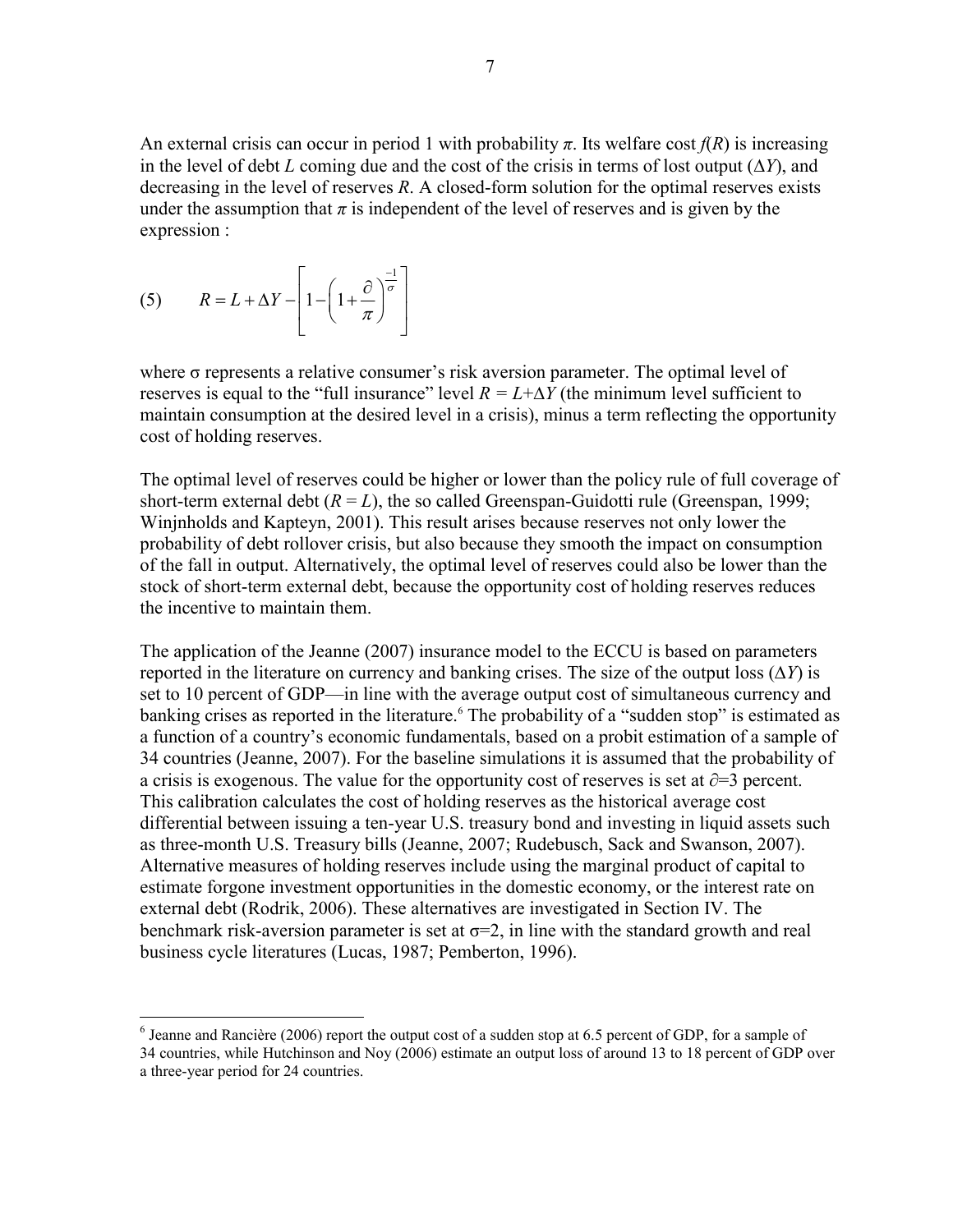| Parameter                    |    | <b>Baseline</b> | Range of variation |
|------------------------------|----|-----------------|--------------------|
| Output loss                  | ٨Y | 0.1             | [0, 0.3]           |
| Opportunity cost of reserves | д  | 0.03            | [0.01, 0.06]       |
| Probabiliy of a sudden stop  | π  | 0.1             | [0, 0.25]          |
| <b>Risk aversion</b>         |    |                 | [1, 10]            |

ECCU: Optimal Reserve Calibration Parameters

Source: Jeanne (2007).

The following subsection reports the analysis of the optimal level of reserves given different magnitudes of shocks to the external current account, capital account and banking sector shocks, while maintaining all other benchmark calibrations as provided by Jeanne (2007). The source of data (international reserves, broad money, demand liabilities and output) for the analysis is the ECCB.

#### **Current Account Shocks**

For countries with limited or no exposure to international capital markets the traditional focus on the size and volatility of current account flows in the assessment of reserves remains appropriate, since changes in these flows are the key sources of pressures on reserves. The traditional benchmark of three months of imports of goods and services is often used, but needs to be evaluated in terms of the past and expected volatility of current account flows. A higher level of reserves is typically sought in countries where shocks to current account flows can be particularly strong, for instance in countries where: (i) the export base is narrow and the price of the few key exports is particularly volatile; or (ii) in countries where natural disasters can severely affect export capacity (e.g., tourism services) and import needs (e.g., foodstuffs).

ECCU countries are particularly exposed to current account shocks given their reliance on tourism as the main source of foreign exchange, and their vulnerability to natural disasters (see Randall, 2006; Rasmussen, 2006). As evidence, tourism receipts account for over 70 percent of total exports in the ECCU. Although banana and sugar exports have declined recently, all oil and oil derivatives are imported, as are a large share of food consumption goods, making the ECCU particularly vulnerable to terms of trade shocks. In addition, the ECCU is among the most disaster-prone areas of the world. Rasmussen (2006) estimates that between 1970 and 2002 ECCU countries were affected by 12 major natural disasters (mostly hurricanes), with a median impact on the current account of 10.8 percent of GDP.

Figure 1 shows that ECCU international reserves are close to or above the optimal level needed to insure the region against potential current account shocks. Actual international reserves are larger than the amount required to withstand a shock equivalent to: (i) three months of imports; or (ii) a natural disaster of the average magnitude observed in the ECCU. In the event of a natural disaster with an impact on the current account of 10.8 percent of GDP and a probability of occurring of 10 percent, the optimal level of reserves is around 8.5 percent of GDP. The actual level of reserves has consistently exceeded this level over the last decade. However the actual level of reserves falls short of the level required to resist a shock equivalent to five months of imports.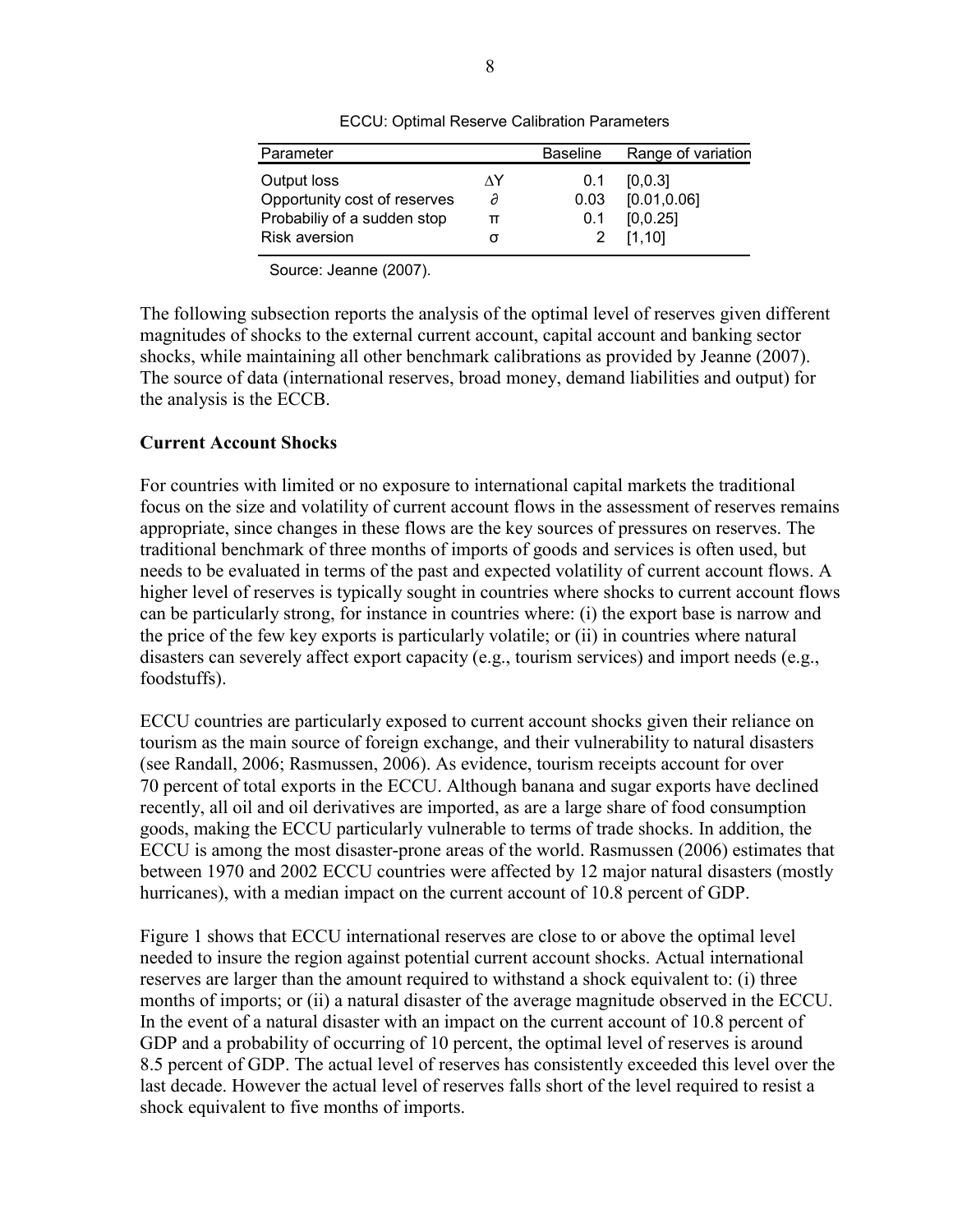

Figure 1. ECCU: Optimal Level of Reserves Given Different Shocks to the Current Account (In percent of GDP)

### **Capital Account Shocks**

For countries with access to international capital markets, the focus of reserve adequacy is on assessing reserve cushions against risks stemming from the capital account. Capital account crises—characterized by a sudden cessation or reversal of capital inflows that forces a large and abrupt current account adjustment together with a large depreciation in the exchange rate—have commonly been associated with severe output contractions. During the emerging market crises of the 1990s, the decline in real GDP growth averaged 10 percentage points in the most directly-affected countries, reflecting capital outflows which in some cases amounted to as much as 15–20 percent of GDP (at annualized rates). The short-term adjustment typically took place mainly through import compression and a corresponding slump in domestic demand, as well as through severe balance sheet effects stemming from corporate and financial sector exposures to exchange rate and interest rate changes.

International financial integration is proceeding apace in the ECCU. In late 2005 the ECCU countries repealed the Exchange Control Act which required, among other things, prior approval for outward remittances greater than about US\$ 250,000 (Kwon et al, 2008). Public debt, most of which has been externally funded, is among the highest in the world (see Sahay, 2006). Foreign currency deposits in the banking sector have expanded substantially over the last decade to reach about 17 percent of total deposits, in line with a growing tourism sector driven by foreign direct investment.

The amount of short-term external and foreign currency debt, as well as foreign currency deposits in the banking system, are particularly useful in assessing the potential size of any sudden capital reversal. If reserves equal, or exceed, short-term external debt, a country can be expected to meet its external debt-servicing needs, even without market access. Augmenting this ratio with defense against sudden changes in foreign currency deposits in the banking system provides an additional layer of protection in countries where the banking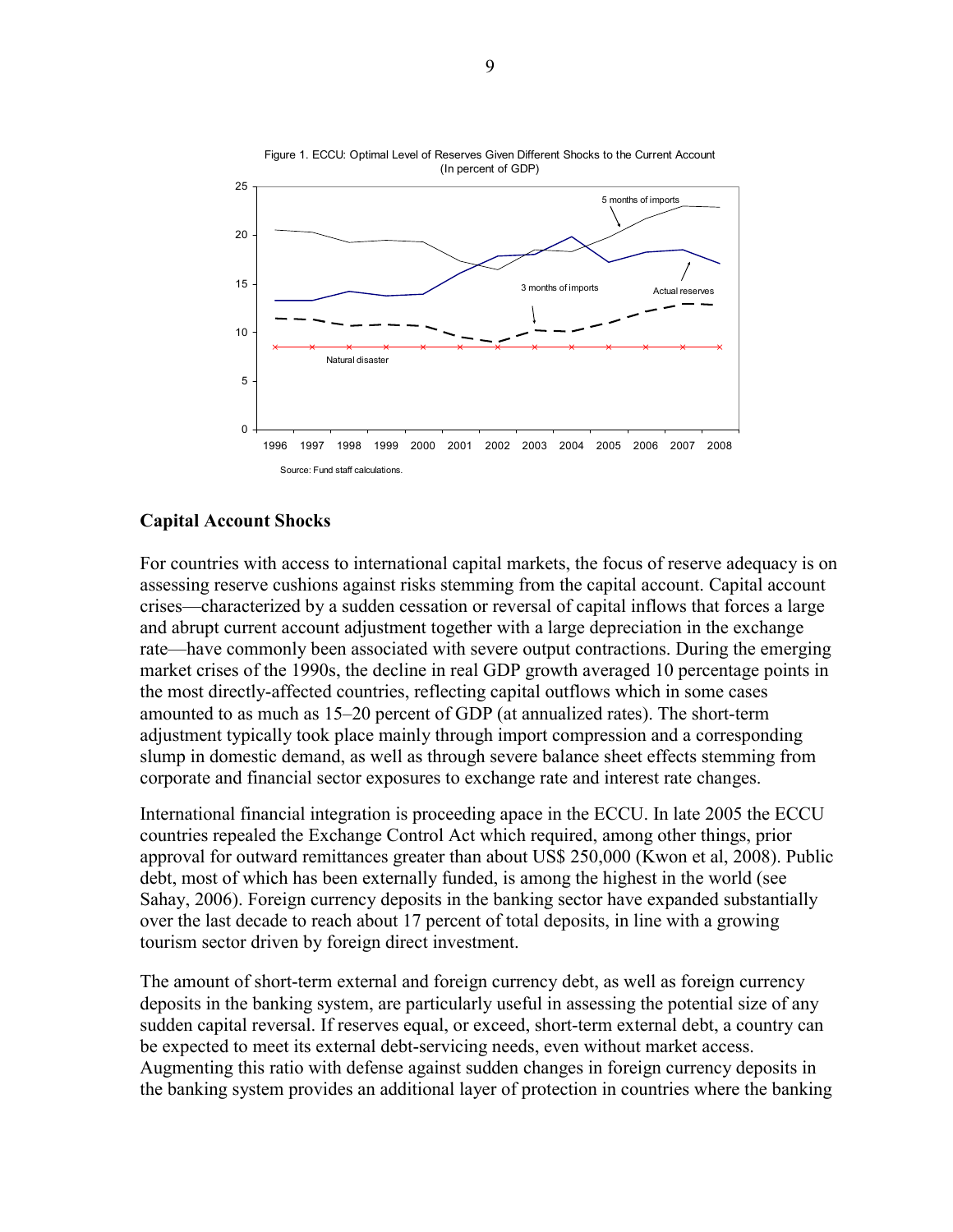system shows a growing dollarization, arising from its increasing integration with the international financial system.

Figure 2 shows that ECCB reserves are currently close to the optimal size required to insure the region against capital account shocks. ECCB reserves are currently around the optimal size to insure the region against capital flight of the magnitude of all short-term external debt plus foreign currency deposits. Actual reserves also cover a shock equivalent to all demand liabilities, as expected in a currency board arrangement.



#### **Lender of Last Resort**

 $\overline{a}$ 

The ECCB faces specific challenges to protect the economy against a banking crisis. The quasi-currency board architecture constrains the ECCB's ability to act as a lender of last resort (LOLR), as by design the monetary base has to be covered by international reserves (Dehesa and Druck, 2008). The ECCB's potential to finance a LOLR facility is bounded by the liquidity supply from international capital markets, and/or by the tradeoff between using excess international reserve holdings and protecting the fixed exchange rate regime<sup>7</sup>. In addition, the ECCB's ability to act as LOLR is constrained by its institutional architecture, as its key decision-making body, the Monetary Council, which consists of the Minister of Finance of each member country, can block the use of any LOLR facility if such lending may endanger the stability of the exchange rate.

<sup>&</sup>lt;sup>7</sup> The February 2009 run on the Bank of Antigua (BOA), following fraud charges against its owner, was specific to that institution and did not raise systemic liquidity concerns. While most deposits were moved to other banks in Antigua, the large and rapid deposit run is instructive for the size of possible deposit outflows in a crisis situation.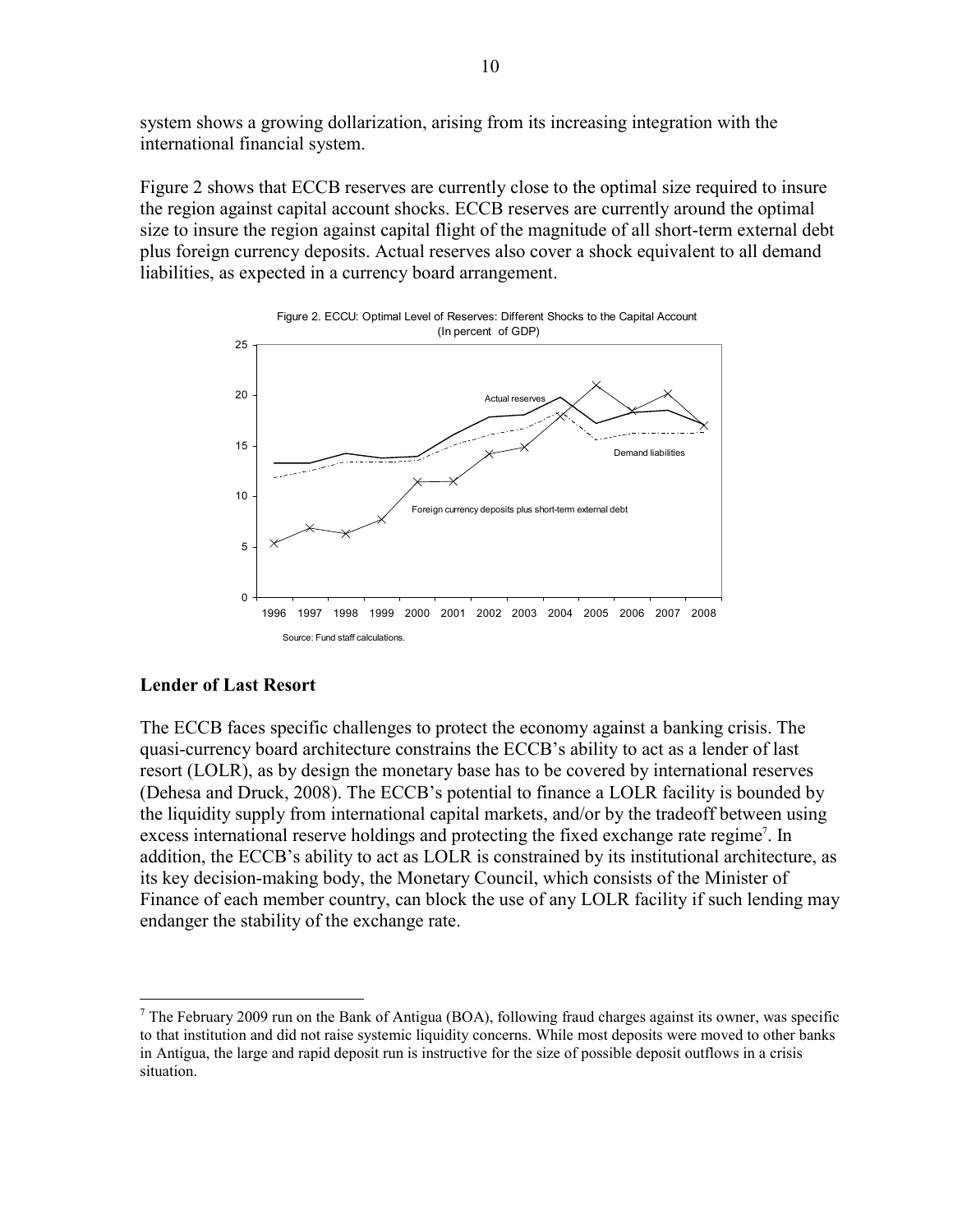In a fixed exchange rate regime, international reserves are necessary for the central bank to perform the role of a LOLR. If reserves are intended to enable the central bank to perform the role a LOLR, then it should maintain sufficient reserves to cover some fraction of banking system liabilities, as this would represent the potential reserve loss in the event of a run on the banking system.<sup>8</sup> A useful benchmark on the potential size of a bank-run in a heavily dollarized banking system is Uruguay in 2002, where after a severe exogenous shock (spillover from the Argentine crisis which caused an output loss of about 18 percent of GDP), about 40 percent of the banking system's total deposits were withdrawn in 2002 (Gonçalves  $2008$ ). $9$ 

Figure 3 shows that the ECCB's international reserves may be insufficient to provide banks with a substantial buffer to deal with large-scale deposit outflows. While current international reserves are adequate to withstand an outflow equivalent to 20 percent of deposits, reserves would be insufficient in the event of a systemic shock to the banking system that leads to the withdrawal of 40 percent of banking system deposits.<sup>10</sup>



Figure 3. ECCU: Optimal Level of Reserves: Different Intensities of Bank Run

 $\overline{a}$  $8 \text{ For a more detailed discussion of these issues see Jeanne and Wyplosz (2003) and Calvo (2006).}$ 

<sup>&</sup>lt;sup>9</sup> While the level of dollarization in the ECCU is much smaller than that of Uruguay, the small size of the economies and open capital accounts imply significant vulnerabilities. Foreign currency deposits in the ECCU were equivalent to about 15 percent of GDP in 2008, compared with non resident foreign currency deposits of around 25 percent of GDP in Uruguay in 2000, two years before the crisis.

<sup>&</sup>lt;sup>10</sup> The presence of strong foreign commercial banks that are able to draw on resources from their head offices could reduce the amount reserves the ECCB needs to hold, but this would require carefully coordinated contingency plans that define the roles of each institution in a crisis situation.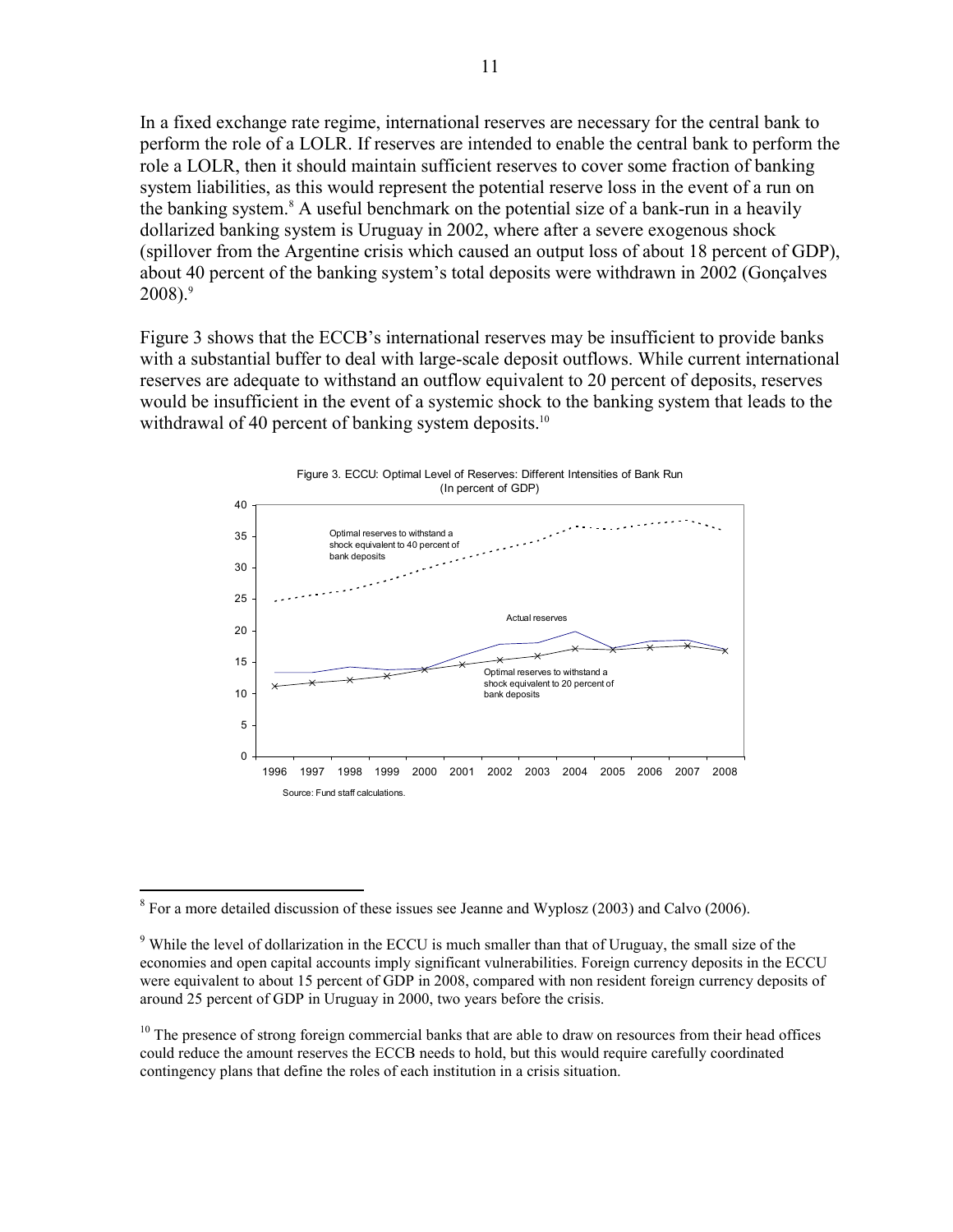#### **IV. SENSITIVITY ANALYSIS (SIMULATION EXERCISES)**

The Jeanne (2007) insurance model can be calibrated with different parameters, to further highlight the adequacy of international reserves. Figure 4 shows the international reserves that would be required to smooth the impact of a sudden stop of capital inflows equivalent to the roll over of ECCU external public debt combined with the outflow of all foreign currency deposits. In addition, to cover output losses international reserves would have to increase to about 25 percent of GDP, if an external shock causes an output loss of about 18 percent of ECCU GDP as in the case of Uruguay in 2002. Alternatively, international reserves need to be about 15 percent of GDP if the output loss derived from the external shock is relatively modest, equivalent to about 7½ percent of ECCU GDP.



The cost of holding international reserves has a significant impact on the optimal level of reserves (Figure 5). The higher the cost, the more important it would be to develop alternative shock absorbers, or to limit the incidence of adverse shocks in order to contain reserve needs. In the baseline scenario (described in Section II) the opportunity cost amounts to 3 percent in yield forgone. If the cost of holding reserves increases to 4.5 percent, then optimal reserves decline to about 12 percent of GDP compared with 17 percent of GDP in the baseline for 2008. Optimal reserve holdings would reach 27 percent of GDP at end-2008 if their holding cost declines to 0.5 percent of GDP.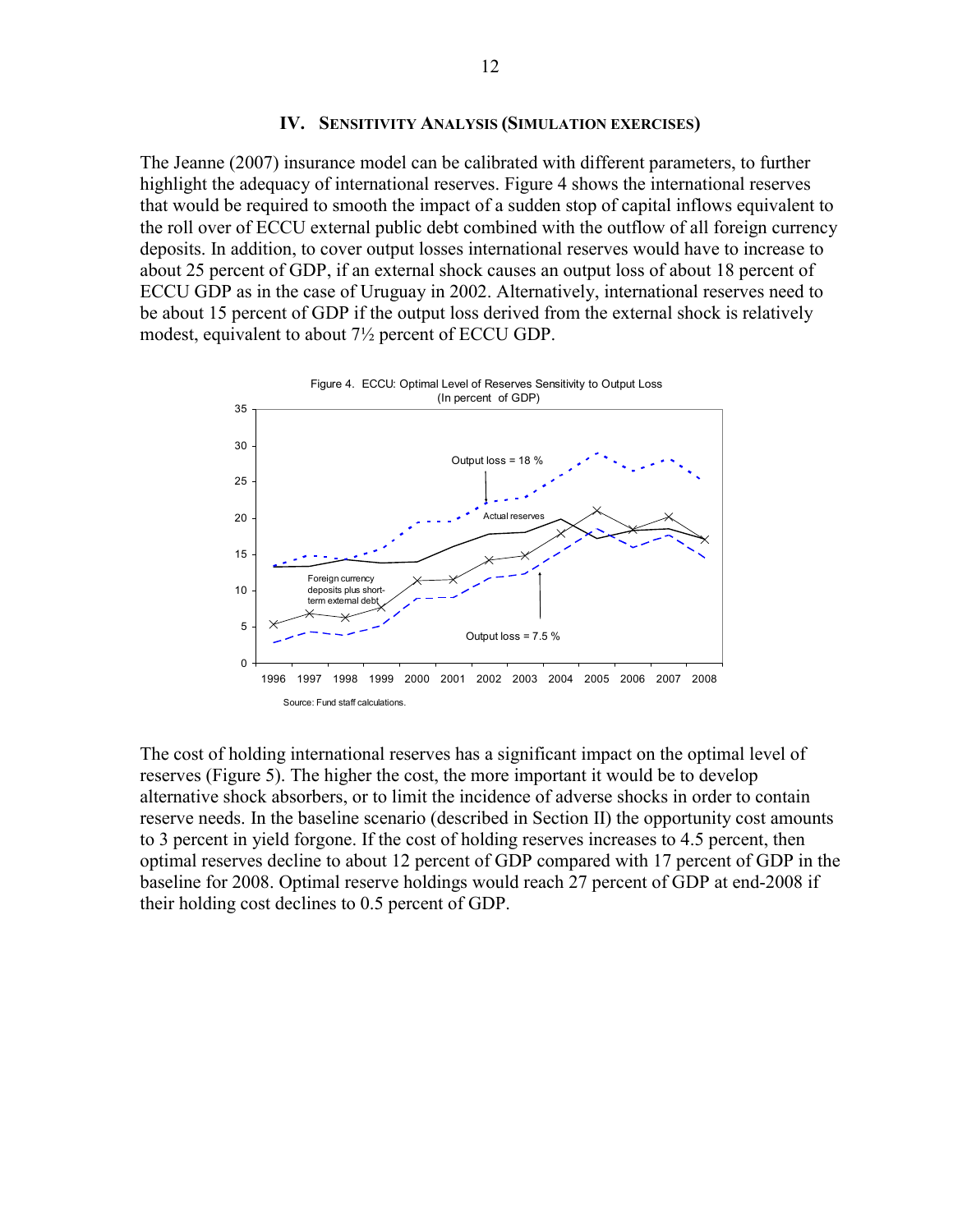

The cost of holding reserves is sensitive to the underlying methodology. One approach is to consider alternative investment opportunities, including building public infrastructure, by computing the marginal product of capital. A preliminary estimate based on various assumptions on the production technology suggest that the marginal product of capital in the ECCU is about 8 percent.<sup>11</sup> By this measure, holding reserves appears to carry an average net cost of about 1 percent of GDP, after netting out a short-term real return of about 2 percent in U.S. assets. An alternative approach is to focus on external debt repayment, but this measurement may overstate the true opportunity cots of holding reserves, because the cost of external debt includes a default risk premium.

#### **V. IMPLICATIONS OF CENTRAL BANK RESERVE RULE**

The ECCB operates as a quasi-currency board and pools the international reserves of its eight member countries. By law, the ECCB is required to maintain international reserves equivalent to 60 percent of the central bank's demand liabilities. Operationally, the ECCB is committed to maintaining a reserve cover greater than or equal to 80 percent of demand liabilities, and in practice the reserves have been close to 100 percent of demand liabilities, occasionally exceeding that figure. The reserve cover rule was brought over from the Eastern Caribbean Currency Authority which preceded the establishment of the ECCB in 1983. The reserve cover rule had served the ECCU well during the earlier period when capital account transactions were constrained by moderate exchange control regulations. For example, under the previous exchange control regulations, responsibility for current account transactions was devolved to commercial banks which are not required to surrender foreign

1

 $11$  Preliminary estimates of the average ECCU marginal product of capital (MPC) assume a standard Cobb-Douglas production function, a capital income share of 0.35 and a 5 percent depreciation rate. The MPC estimates are somewhat below the estimates in the CFA Franc Zone, as reported in Delèchat and Martijn (2006).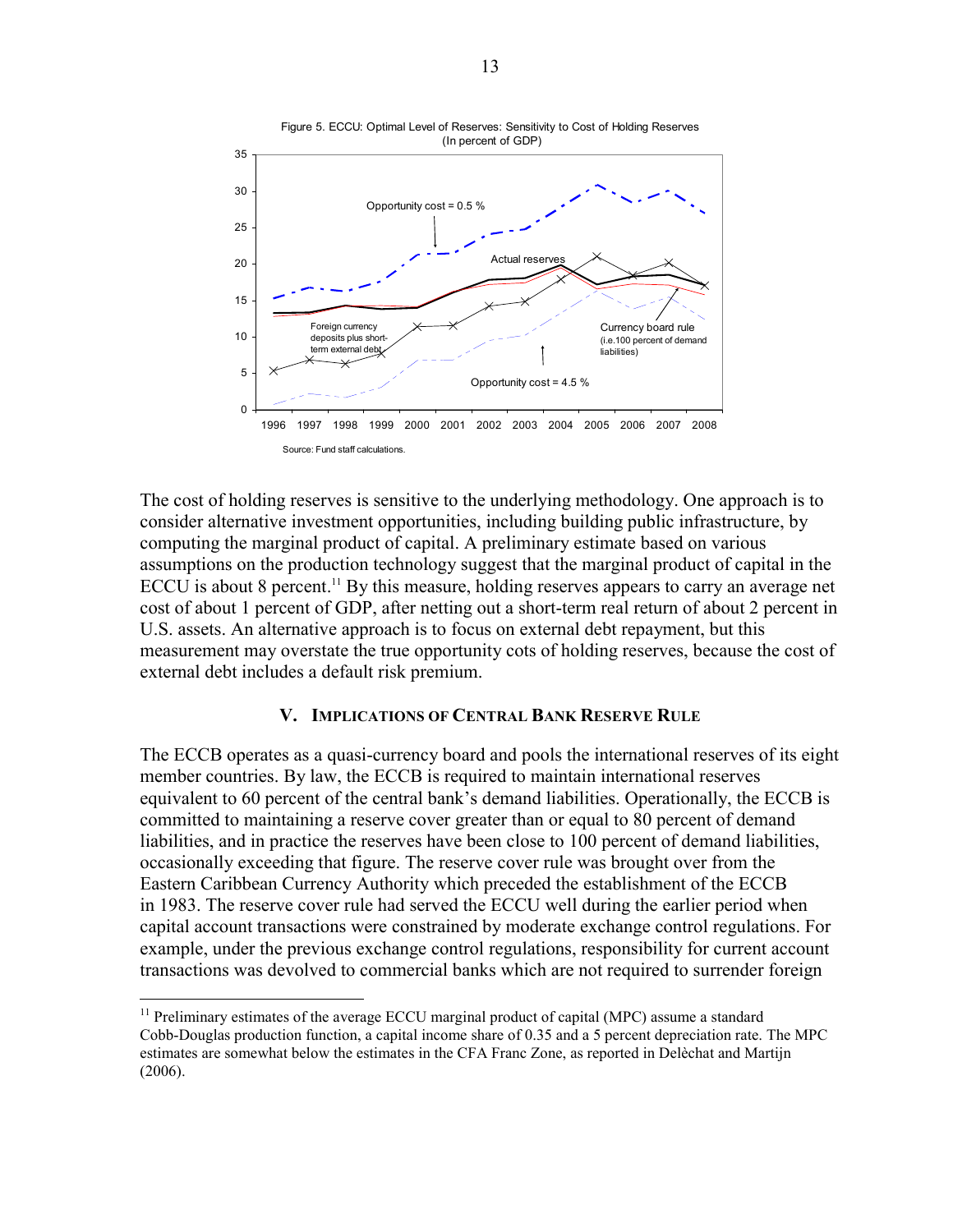exchange receipts to the central bank. The reserve rule has remained unchanged with the full liberalization of the capital account in 2005. It is therefore useful to explore the implications of the rule in this new context.

The ECCU has experienced a period of rapid financial deepening, as measured by the rise in the ratio of broad money to GDP since 1984. This has resulted in a divergence between the growth of broad money and the growth of demand liabilities (Figure 6). The paper therefore estimates the possible path of optimal reserves to insure against a currency crisis that results in a deposit loss, using the 80 percent of demand liabilities 'reserve cover rule' practiced by the ECCB. The projections for broad



money are based on regression estimates of real money demand over the period 1984Q1 to 2008 Q4. Following Judd and Scadding (1982) and Taufiq (2002), both broad money and demand liabilities are estimated as functions of real income and interest rates.

The empirical evidence suggests that the income elasticity of broad money is much higher than that of base money (Table 2). Unit root tests reveal that all variables appear to be nonstationary in levels and stationary in first differences. The money equations are estimated using a vector error correction model since the Johansen cointegration test shows that the two concepts of money are cointegrated with income and interest rates. The estimated long-run relationships and short-run dynamics are presented in Table 2. All variables display the correct theoretical signs and are statistically significant. The long-run income elasticity is estimated at about 1.5 for broad money and 1.1 for demand liabilities. These estimates are robust to different specifications and are largely unchanged when instead the log of nominal money is used. The higher income elasticity of demand for broad money is partially related to the rise in foreign currency deposits, and implies that the store of wealth demand for money is a superior good. The short-term dynamics suggest that money returns to its longrun equilibrium level after about 10 quarters.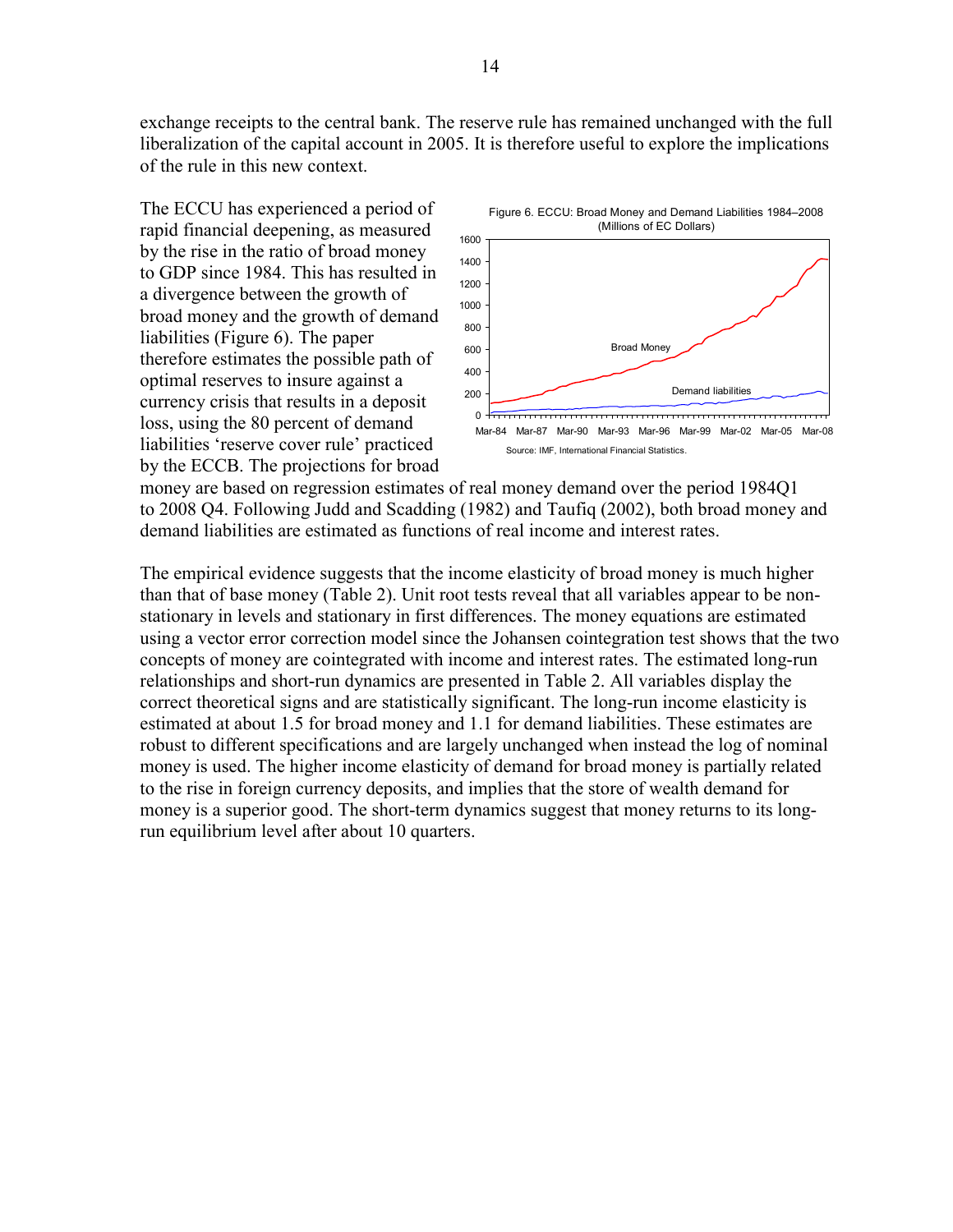| Variables                          | <b>Broad Money</b> |     | Demand Liabilities |       |
|------------------------------------|--------------------|-----|--------------------|-------|
| Long-run relationship              |                    |     |                    |       |
| Constant                           | 8.95               | *** | 9.37               | $***$ |
|                                    | (16.94)            |     | (17.98)            |       |
| Income                             | 1.47               | *** | 1.07               | ***   |
|                                    | (25.53)            |     | (17.54)            |       |
| Interest rate differential         | $-0.08$            | *** | $-0.09$            | ***   |
|                                    | $(-6.21)$          |     | $(-8.92)$          |       |
| Short-run dynamics                 |                    |     |                    |       |
| Change in broad money              | 0.01               |     | $-0.08$            |       |
|                                    | (0.44)             |     | $(-1.18)$          |       |
| Change in income                   | 0.00               |     | 0.00               |       |
|                                    | $(-0.04)$          |     | (3.09)             |       |
| Change in interest rate            | $-4.11$            |     | $-3.12$            |       |
|                                    | $(-5,00)$          |     | $(-4.19)$          |       |
| <b>Summary statistics</b>          |                    |     |                    |       |
| $R^2$                              | 0.62               |     | 0.51               |       |
| Adj. $R^2$                         | 0.47               |     | 0.39               |       |
| S.E.                               | 0.01               |     | 0.04               |       |
| Observations                       | 87                 |     | 87                 |       |
| *** significant at 1 percent level |                    |     |                    |       |
| ** significant at 5 percent level  |                    |     |                    |       |
| * significant at 10 percent level  |                    |     |                    |       |

Table 2. ECCU: Regression Results for Money Demand , 1984-2008 1/

Source: Authors' calculations.

 1/ Bracketed numbers are the t-statistics. All variables are in logarithmic form, except the interest rate.

Projected reserves based on the 80 percent reserve cover rule continue to fall short of the optimal level of reserves needed to withstand a potential moderate-to-severe deposit withdrawal (Figure 7). The estimated coefficients from the model are used to project broad money and base money to 2015. Projections for income and prices are based on the mediumterm framework for ECCU Common Policies surveillance and WEO projections of US interest rates. The level of reserves implied by the 80 percent rule and the optimal level of reserves are then calculated from the projections. They show that even with 100 percent coverage of demand liabilities, the gap between reserves and potential bank deposit runs continues to widen.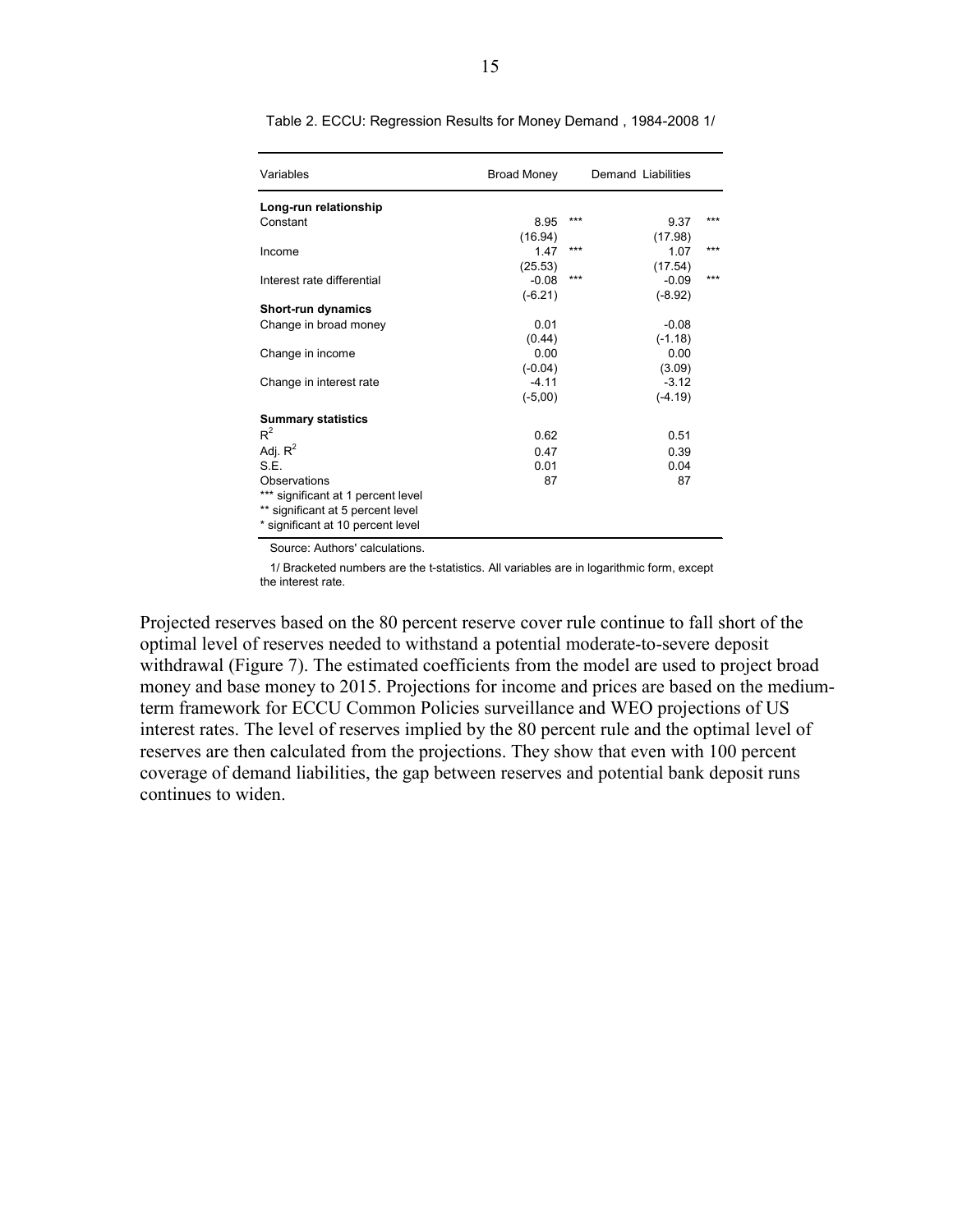

Figure 7. ECCU: Optimal Level of Reserves: Different Intensities of Projected Bank Run (In percent of GDP)

#### **Challenges from the Ongoing Global Financial Turmoil**

The global financial market turbulence observed since mid-2007 highlights the urgency of strengthening contingency planning in all countries, especially those with large financial systems. Initial actions to prevent a systemic banking crisis include the provision of sufficient liquidity to protect the payments system, but simultaneously policy makers must seek to limit the impact on prices and the exchange rate (Hoelscher and Quintyn, 2003). Further tools include protection for creditors, including depositors through blanket or limited guarantees to stop bank runs, upfront closure of clearly insolvent banks, and the adoption of a comprehensive macroeconomic stabilization plan. Administrative measures are a last resort option if all other measures fail.

### **VI. CONCLUSION AND POLICY IMPLICATIONS**

The current level of reserves held by the ECCB appears to be adequate for a variety of current account and capital account shocks, when measured by traditional ratios and using an optimal reserve framework. The level of reserves held by ECCU countries is in line with similar small, tourism-dependent economies and monetary unions based in developing countries. However, moderate-to-severe deposit withdrawals in the context of an open capital account could prove to be a challenge for the ECCB. The ECCB's operating rule of holding a minimum of 80 percent of demand liabilities as reserves has been more than adequate historically to cover most shocks, but in recent years the cushion has decreased.

Greater international integration through capital account liberalization and rapid financial deepening in recent years suggest that the ECCB's traditional reserve cover rule may need to be augmented to help insure against adverse capital flows. The rate of growth of broad money has consistently surpassed the growth rate of base money, resulting in a higher income elasticity for broad money. As a result, a reserve rule that is focused only on demand liabilities would tend to systematically under-insure for potential deposit outflows. The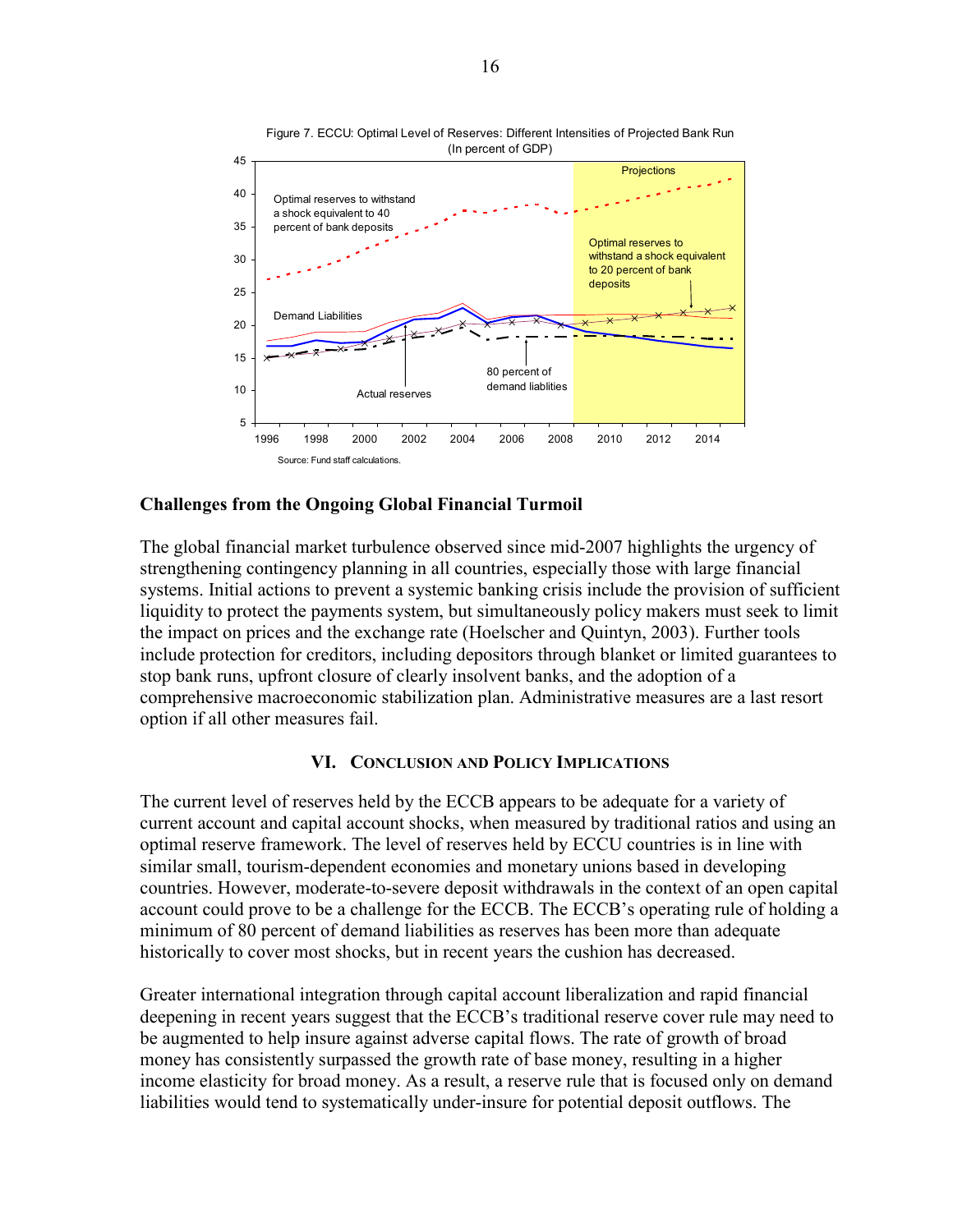ECCU could consider modifying the reserve cover rule to take into consideration the effects of capital account liberalization. This would mean modifying the rule to take account of some level of adverse capital movements, given the openness of the capital account.

The main difficulty facing the ECCU in seeking to build international reserves is the absence of effective tools to influence the level of reserves. While the ECCB has a variety of monetary tools at its disposal, they are inherently limited because of the fixed exchange rate under the currency board arrangement. The most readily-available tool is the rate of interest on fixed deposits that commercial banks hold with the ECCB, but raising this could imply quasi-fiscal losses for the ECCB since the rate that would be required to attract significant amounts of commercial bank fixed deposits might be higher than the central bank is earning on its foreign reserves. Retaining more of the central bank's profits could be one solution, but the accompanying build up in reserves is likely to be slow. Efforts by the central bank to strengthen the regulatory framework and to establish credit lines with international financial institutions (particularly other central banks) might also be useful to help insure against large adverse capital movements.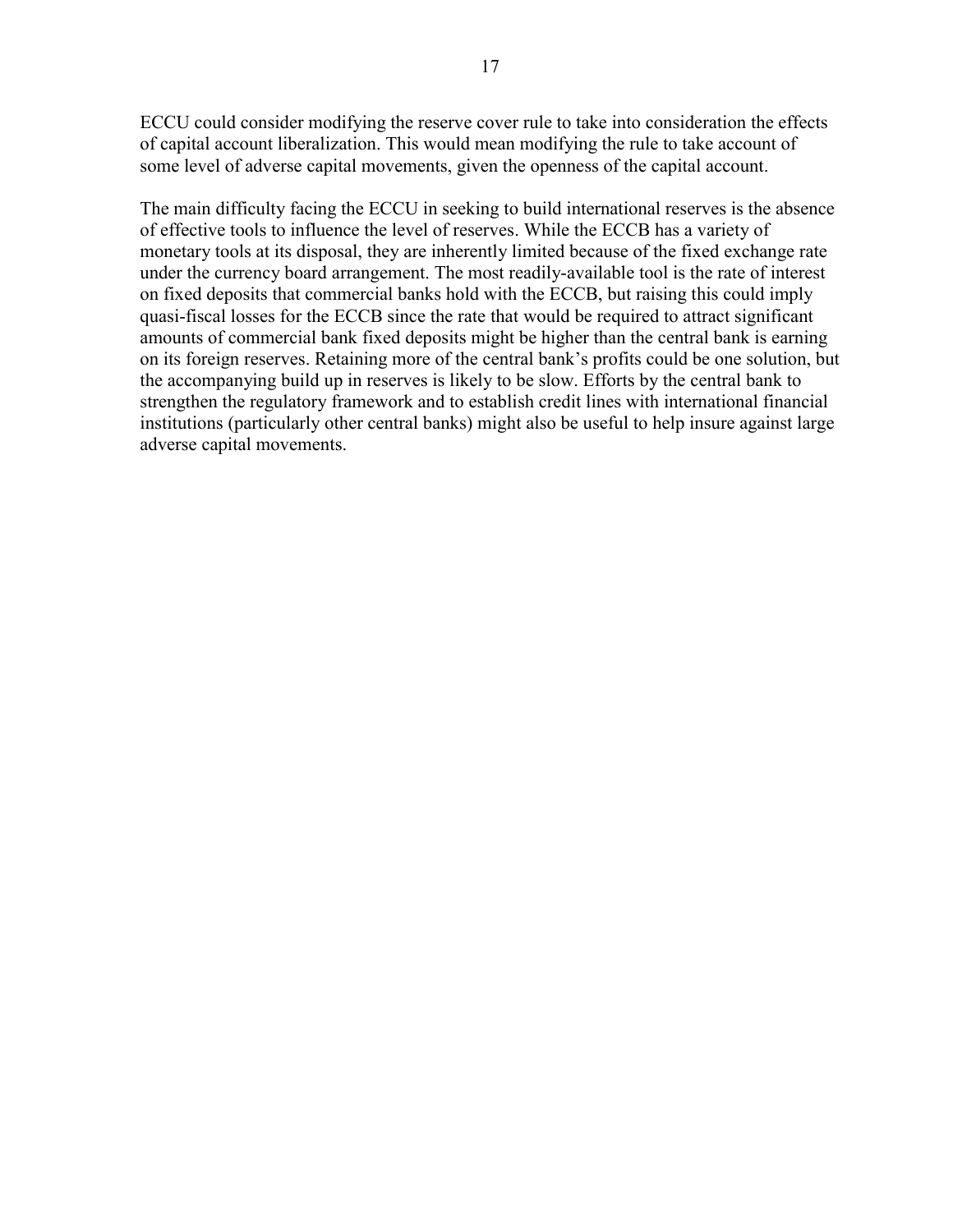#### **References**

- Aizenman, J. and N. Marion, 2004, International Reserve Holdings with Sovereign Risk and Costly Tax Collection", *The Economic Journal*, Vol. 114, pp. 569–91.
- Calvo, G., 2006, "Monetary Policy Challenges in Emerging Markets: Sudden Stop, Liability Dollarization, and Lender of last Resort," Working Paper 12788. Cambridge, Mass.: National Bureau of Economic Reserch (December).
- Dehesa, M. and P. Druck, 2008, "The Eastern Caribbean Central Bank: Challenges to An Effective Lender of Last Resort," IMF Working Paper 08/214, Washington DC: International Monetary Fund.
- Delèchat, C. and J.K. Martijn, 2007, "Reserve Adequacy in the CFA Franc Zone," in A.M. Gulde and C. Tsangarides (editors), *The CFA Franc Zone. Common Currency, Uncommon Challenges,* Washington DC: International Monetary Fund.
- Drummond, P. and A. Dhasmana, 2008, "Foreign Reserve Adequacy in Sub-Saharan Africa," IMF Working Paper 08/150, Washington DC: International Monetary Fund.
- Floerkemeir H. and M. Sumlinski, 2008, "International Reserve Trends in the South Caucasus and Central Asia Region," IMF Working Paper 08/41, Washington DC: International Monetary Fund.
- Flood, R. and N. Marion, 2002, "Holding International Reserves in an Era of High Capital Mobility," IMF Working Paper 02/62, Washington DC: International Monetary Fund.
- Frankel, J. and B. Jovanovic, 1981, "Optimal International Reserves: A Stochastic Framework," *The Economic Journal,* Vol. 91, pp. 507–14.
- Gonçalves, F.M., 2007, "The Optimal Level of Reserves in Financially Dollarized Economies: The Case of Uruguay." IMF Working Paper 07/625, Washington DC: International Monetary Fund.
- Goyal, R. and P. Liu, 2006, "Foreign Exchange Reserve Accumulation in Brazil", mimeo, IMF Western Hemisphere Department. Washington DC: International Monetary Fund.
- Greenspan, A., 1999, "Currency Reserves and Debt," remarks before the World Bank Conference on Recent Trends in Reserve Management, Washington DC, April 29, 1999.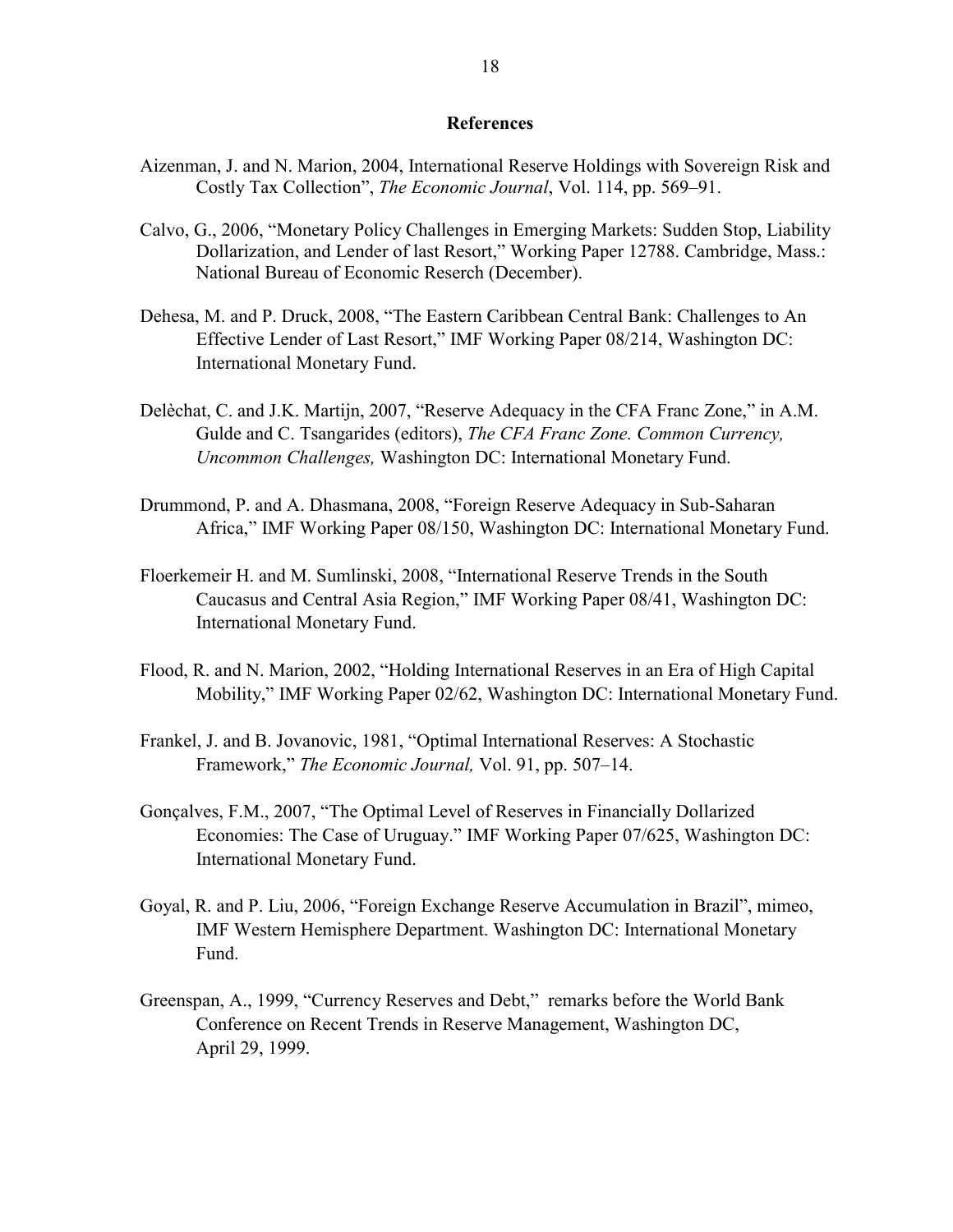- Grenade, K., 2008, "The Optimal Level of Foreign Reserves for the ECCB," mimeo, Research Department, Eastern Caribbean Central Bank, St. Kitts and Nevis.
- Hoelscher, D.S. and M. Quityn, 2003, *Managing Systemic Banking Crises*, Occasional Paper 224, Washington DC: International Monetary Fund.
- Hutchison, M. and I. Noy, 2005, "How Bad are the Twins? Output Costs of Currency and Banking Crisis," *Journal of Money,Credit and Banking*, Vol. 37, no.4 (August).
- Jeanne, O. and R. Rancière, 2006, "The Optimal Level of Reserves For Emerging Markets: Formulas and Applications," IMF Working Paper 06/229, Washington DC: International Monetary Fund.
- Jeanne, O., 2007, "International Reserves In Emerging Market Countries: Too Much of a Good Thing?" *Brookings Papers in Economic Activity*, 1: 2007, pp. 1–79.
- Jeanne, O. and C. Wyplosz, 2003, "The International Lender of Last Resort: How Large is Large Enough?" In *Managing Currency Crises in Emerging Markets*, edited by Michael P. Dooley and Jeffry A. Frankel, Chicago: University of Chicago Press.
- Judd, J.P. and J.L. Scadding, 1982, "The Search for a Stable Money Demand Function: A Survey of the Post 1973 Literature," *Journal of Economic Literature*, Vol. XX, pp. 993–1023.
- Kwon, G., S. Panth, J. Chai, A. Gerson, G.M. Casselle, R. Espinoza, 2008, "Financial Integration in the Caribbean," in A. Bauer, P. Cashin and S. Panth (editors), *The Caribbean: Enhancing Economic Integration*, IMF Western Hemisphere Department, Washington DC: International Monetary Fund, pp. 3-43.
- Lucas, R.E., 1987, *Models of Business Cycles,* Oxford: Blackwell.
- Pemberton, J., 1996, "Growth Trends, Cyclical Fluctuations, and Welfare With Nonexpected Utility Preferences" *Economic Letters* Vol. 50, pp.387–92.
- Randall, R., 2006, "Eastern Caribbean Tourism: Developments and Outlook," in R. Sahay, D.O. Robinson and P. Cashin (editors), *The Caribbean: From Vulnerability to Sustained Growth*, Washington DC: International Monetary Fund, pp. 285–306.
- Rasmussen, T., 2006, "Natural Disasters and their Macroeconomic Implications," in R. Sahay, D.O. Robinson and P. Cashin (editors), *The Caribbean: From Vulnerability to Sustained Growth*, Washington DC: International Monetary Fund, pp. 181–205.